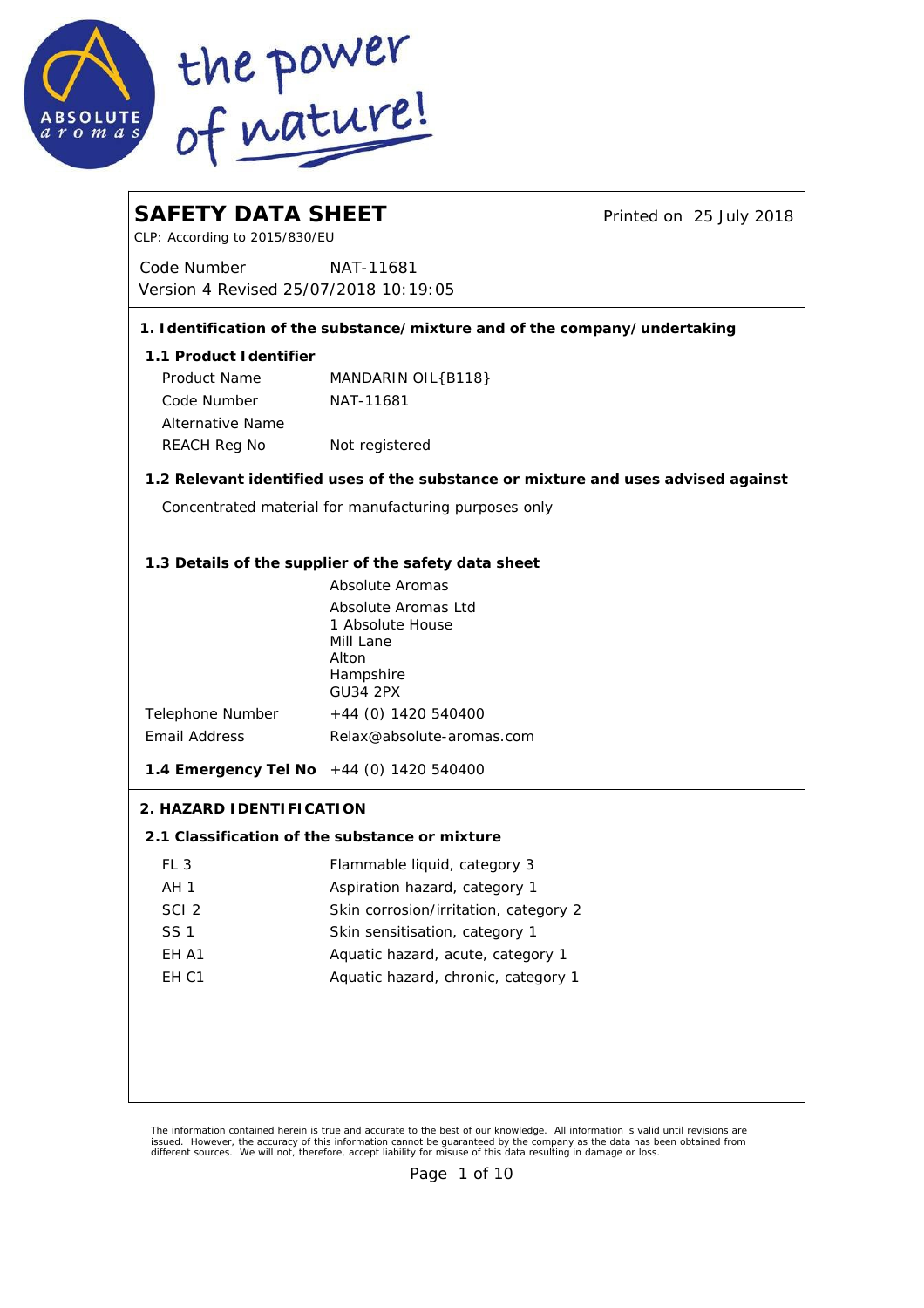| <b>SAFETY DATA SHEET</b><br>CLP: According to 2015/830/EU                                                                                    |                                                                       | Printed on 25 July 2018                                    |
|----------------------------------------------------------------------------------------------------------------------------------------------|-----------------------------------------------------------------------|------------------------------------------------------------|
| Code Number<br>Version 4 Revised 25/07/2018 10:19:05                                                                                         | NAT-11681                                                             |                                                            |
| <b>CLP Label elements</b><br><b>Hazard Pictograms</b>                                                                                        | CLP classification according to Regulation (EC) No 1272/2008          |                                                            |
| Signal Word                                                                                                                                  | Danger                                                                |                                                            |
| <b>Hazard Statements</b>                                                                                                                     |                                                                       |                                                            |
| H <sub>226</sub>                                                                                                                             | Flammable liquid and vapour                                           |                                                            |
| H304                                                                                                                                         |                                                                       | May be fatal if swallowed and enters airways               |
| H315                                                                                                                                         | Causes skin irritation                                                |                                                            |
| H317                                                                                                                                         | May cause an allergic skin reaction                                   |                                                            |
| H410                                                                                                                                         |                                                                       | Very toxic to aquatic life with long lasting effects       |
| <b>Precautionary Statements</b>                                                                                                              |                                                                       |                                                            |
| P210                                                                                                                                         | other ignnition sources. No smoking.                                  | Keep away from heat, hot surfaces, sparks, open flames and |
| P273                                                                                                                                         | Avoid release to the environment.                                     |                                                            |
| P280                                                                                                                                         | Wear protective gloves and eye protection                             |                                                            |
| $P301 + P310$                                                                                                                                |                                                                       | IF SWALLOWED: Immediately call a poison centre or doctor.  |
| $P333 + P313$                                                                                                                                |                                                                       | If skin irritation or rash occurs: Get medical advice.     |
| P501                                                                                                                                         | Environment regulation.                                               | Dispose of contents and container in accordance with Local |
| 2.3 Other Hazards                                                                                                                            |                                                                       |                                                            |
|                                                                                                                                              | Contains Limonene and Linalool which may produce an allergic reaction |                                                            |
|                                                                                                                                              | No further information available at this time                         |                                                            |
| 3. Composition / information on ingredients<br>Any percentage values listed here for hazardous components are for illustrative purposes only |                                                                       |                                                            |

The information contained herein is true and accurate to the best of our knowledge. All information is valid until revisions are<br>issued. However, the accuracy of this information cannot be guaranteed by the company as the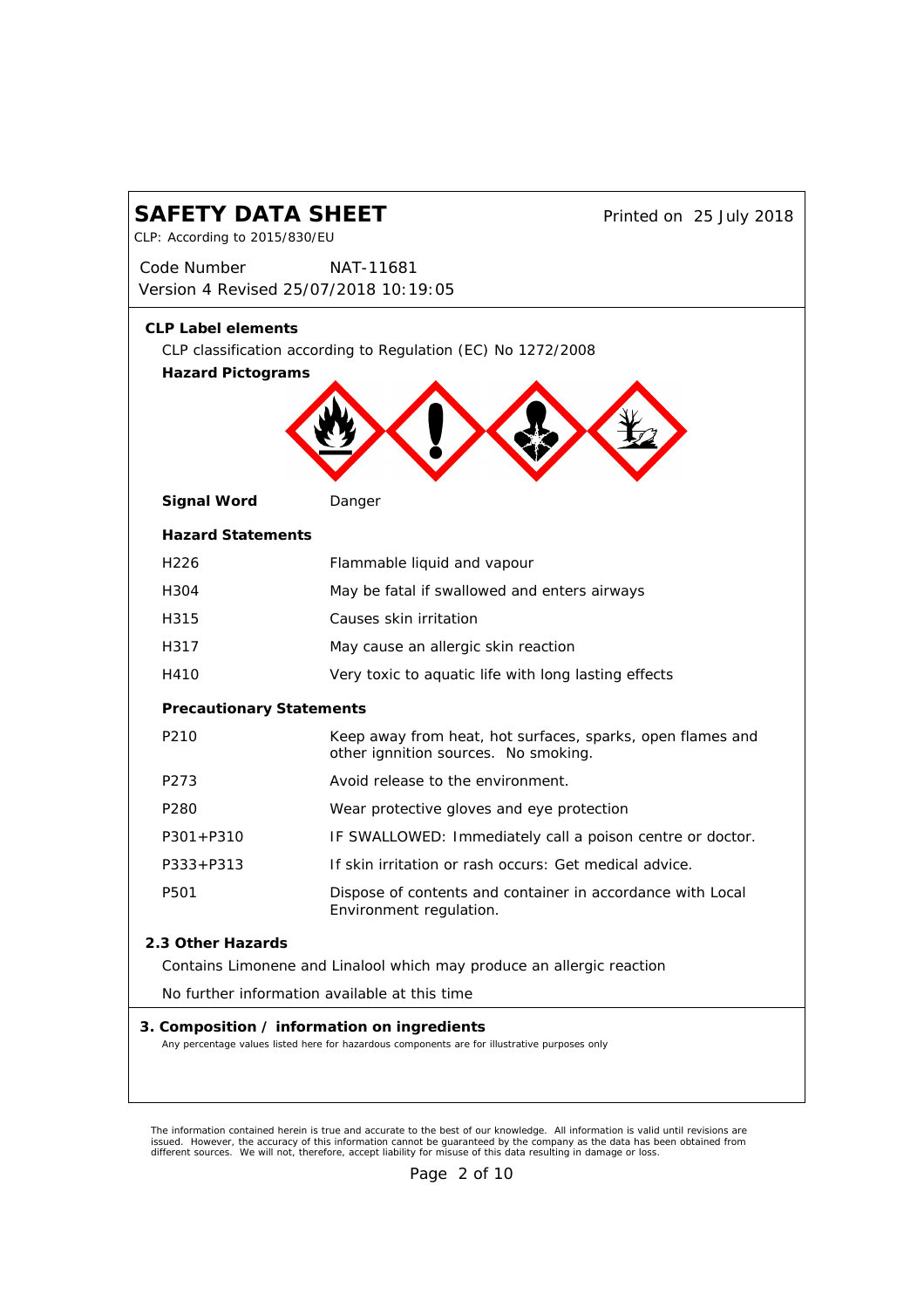| <b>SAFETY DATA SHEET</b><br>CLP: According to 2015/830/EU                                               |                                                                                                              | Printed on 25 July 2018 |
|---------------------------------------------------------------------------------------------------------|--------------------------------------------------------------------------------------------------------------|-------------------------|
| Code Number                                                                                             | <i>NAT-11681</i><br>Version 4 Revised 25/07/2018 10:19:05                                                    |                         |
| 3.1 Substances<br>Description<br>EC/EINECS<br>CAS Number<br><b>USCAS Number</b><br>Hazardous components | MANDARIN OIL{B118}<br>284-521-0<br>84929-38-4<br>8008-31-9                                                   |                         |
| <b>ID Numbers</b>                                                                                       | Chemical Name, Classification and Hazards                                                                    | Conc $(\%)$             |
| CAS<br>5989-27-5<br>EINECS 227-813-5<br><b>REACH</b>                                                    | d-Limonene (p-Mentha-1,8-diene)<br>FL 3; SCI 2; SS 1B; AH 1; EH A1, C1<br>H226, H304, H315, H317, H400, H410 | 70.0000                 |
| $99 - 85 - 4$<br>CAS.<br>EINECS 202-794-6<br><b>REACH</b>                                               | gamma-Terpinene (p-Mentha-1,4-diene)<br>FL 3; AH 1<br>H226, H304                                             | 22.0000                 |
| CAS<br>$80 - 56 - 8$<br>EINECS 201-291-9<br><b>REACH</b>                                                | alpha-Pinene<br>FL 3; SCI 2; SS 1B; AH 1<br>H226, H304, H315, H317                                           | 3.0000                  |
| CAS.<br>123-35-3<br>EINECS 204-622-5<br><b>REACH</b>                                                    | Myrcene<br>FL 3; AH 1; SCI 2; EDI 2<br>H226, H304, H315, H319                                                | 2.4000                  |
| CAS<br>127-91-3<br>EINECS 204-872-5<br><b>REACH</b>                                                     | beta-Pinene<br>FL 3; SCI 2; SS 1B; AH 1<br>H226, H304, H315, H317                                            | 2.0000                  |
| CAS<br>586-62-9<br>EINECS 209-578-0<br>REACH                                                            | Terpinolene<br>FL 3; AH 1; EH C2<br>H226, H304, H411                                                         | 1.2000                  |
| CAS<br>$99 - 86 - 5$<br>EINECS 202-795-1<br><b>RFACH</b>                                                | Terpinenes (para-Mentha-1,4-diene)<br>FL 3; ATO 4(1680); AH 1; EH C2<br>H226, H302, H304, H411               | 1.0000                  |
| CAS<br>$85 - 91 - 6$<br>EINECS 201-642-6<br>REACH                                                       | Methyl-n-methyl anthranilate                                                                                 | 1.0000                  |
| CAS<br>$99 - 87 - 6$<br>EINECS 202-796-7<br><b>REACH</b>                                                | para-Cymene<br>FL 3; AH 1; EH C2<br>H226, H304, H411                                                         | 0.6000                  |
| CAS<br>$98 - 55 - 5$<br>EINECS 202-680-6<br><b>REACH</b>                                                | alpha-Terpineol<br>SCI 2; EDI 2<br>H315, H319                                                                | 0.3500                  |
| 78-70-6<br>CAS<br>EINECS 201-134-4<br><b>REACH</b>                                                      | Linalool<br>EDI 2; SCI 2<br>H315, H319                                                                       | 0.3500                  |

The information contained herein is true and accurate to the best of our knowledge. All information is valid until revisions are<br>issued. However, the accuracy of this information cannot be guaranteed by the company as the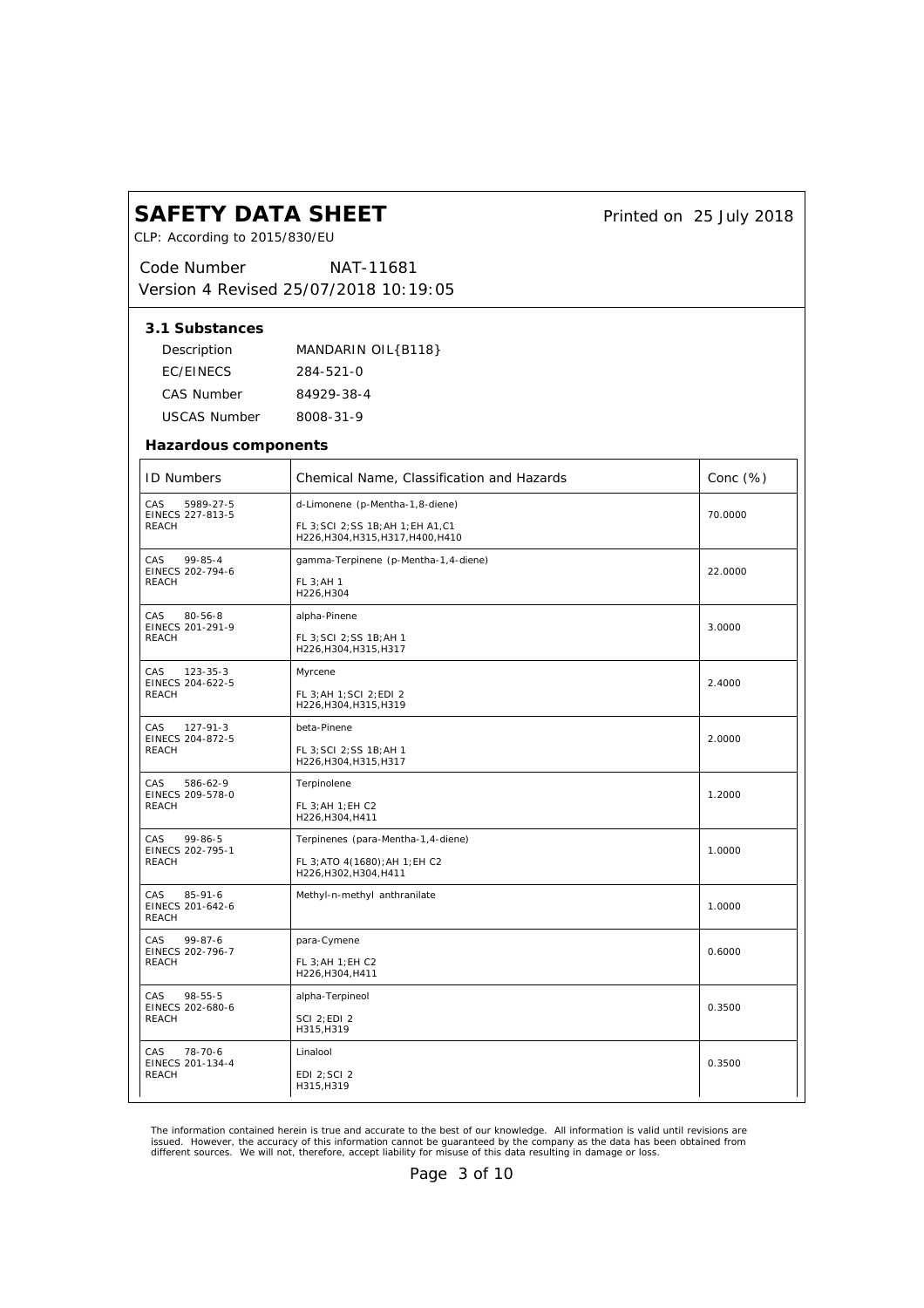*Printed on 25 July 2018*

CLP: According to 2015/830/EU

#### *Code Number Version 4 Revised 25/07/2018 10:19:05 NAT-11681*

| 555-10-2<br>CAS<br>EINECS 209-081-9<br><b>REACH</b>       | beta-Phellandrene<br>$FL 3$ ; AH 1<br>H226, H304                     | 0.3000 |
|-----------------------------------------------------------|----------------------------------------------------------------------|--------|
| CAS<br>$87 - 44 - 5$<br>EINECS 201-746-1<br><b>REACH</b>  | Caryophyllene<br>AH <sub>1</sub><br>H304                             | 0.2500 |
| CAS<br>$124 - 13 - 0$<br>EINECS 204-683-8<br><b>REACH</b> | Octanal<br>FL 3; SCI 2; EDI 2; EH C3<br>H226, H315, H319, H412       | 0.1500 |
| CAS<br>$112 - 31 - 2$<br>EINECS 203-957-4<br><b>REACH</b> | Decanal<br>SCI 2; EDI 2; EH C3<br>H315, H319, H412                   | 0.1400 |
| CAS<br>89-83-8<br>EINECS 201-944-8<br><b>REACH</b>        | Thymol<br>ATO 4(980); SCI 1B; EDI 1; EH C2<br>H302, H314, H318, H411 | 0.1000 |

Refer to section 16 for the wording of listed classification and hazard statement codes

### **4. First Aid measures**

Take phrases in sections 2 into account

- **4.1 Description of first aid measures**
	- **After inhalation**

Remove from the exposure area to fresh air. Contact a doctor if necessary.

**After skin contact**

Remove contaminated clothing. Wash thoroughly with soap and water. Seek medical advice if irritation persists or there is any sign of tissue damage.

**After eye contact**

Flush with plenty of water and seek medical advice if necessary.

### **After ingestion**

Wash mouth with plenty of water and obtain medical advice immediately.

- No further information available at this time **4.2 Most important symptoms and effects, both acute and delayed**
- No further information available at this time **4.3 Indication of immediate medical attention and special treatment needed**
- **5. Fire-fighting measures**
- **5.1 Extinguishing Media** Carbon dioxide, foam or dry powder

The information contained herein is true and accurate to the best of our knowledge. All information is valid until revisions are<br>issued. However, the accuracy of this information cannot be guaranteed by the company as the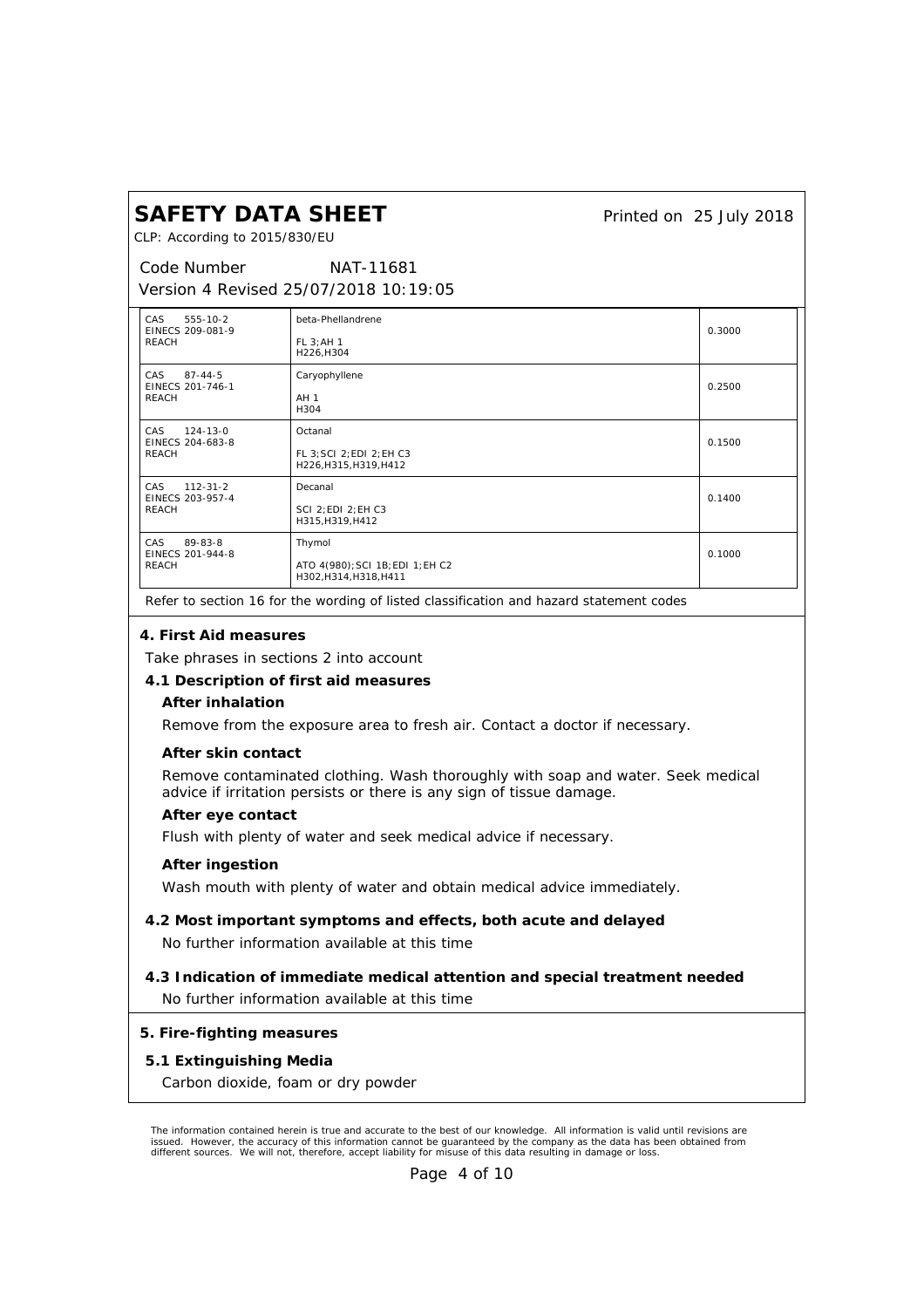CLP: According to 2015/830/EU

*Printed on 25 July 2018*

*Code Number Version 4 Revised 25/07/2018 10:19:05 NAT-11681*

### DO NOT USE A DIRECT WATER JET.

- **5.2 Special hazards arising from the substance or mixture** May produce Carbon dioxide and unidentified organic compounds.
- **5.3 Advice for fire-fighters** Wear protective clothing and avoid inhalation of vapours.

#### **6. Accidental release measures**

- **6.1 Personal precautions, protective equipment and emergency procedures** Remove all sources of ignition. Avoid inhalation, skin and eye contact. Ensure proper ventilation.
- **6.2 Environmental precautions** Do not discharge directly into drains or the soil. Keep away from surface and ground water
- **6.3 Methods and material for containment and cleaning up**

Soak up spillage with sand or other inert absorbant material such as earth or vemiculite; transfer used material to a suitable waste container and dispose in accordance with regulations.

- **6.4 Reference to other sections** Refer to information in Sections 7, 8 and 13
- **7. Handling and storage**
- **7.1 Precautions for safe handling** Maintain good occupational and personal hygiene. Avoid inhalation and contact with skin and eyes.
- **7.2 Conditions for safe storage, including any incompatibilities** Store in tightly sealed original containers away from ignition sources and in a cool place.
- **7.3 Specific end use(s)** No further information available
- **8. Exposure controls / personal protection**
- **8.1 Control Parameters** No information available

*The information contained herein is true and accurate to the best of our knowledge. All information is valid until revisions are* issued. However, the accuracy of this information cannot be guaranteed by the company as the data has been obtained from<br>different sources. We will not, therefore, accept liability for misuse of this data resulting in dama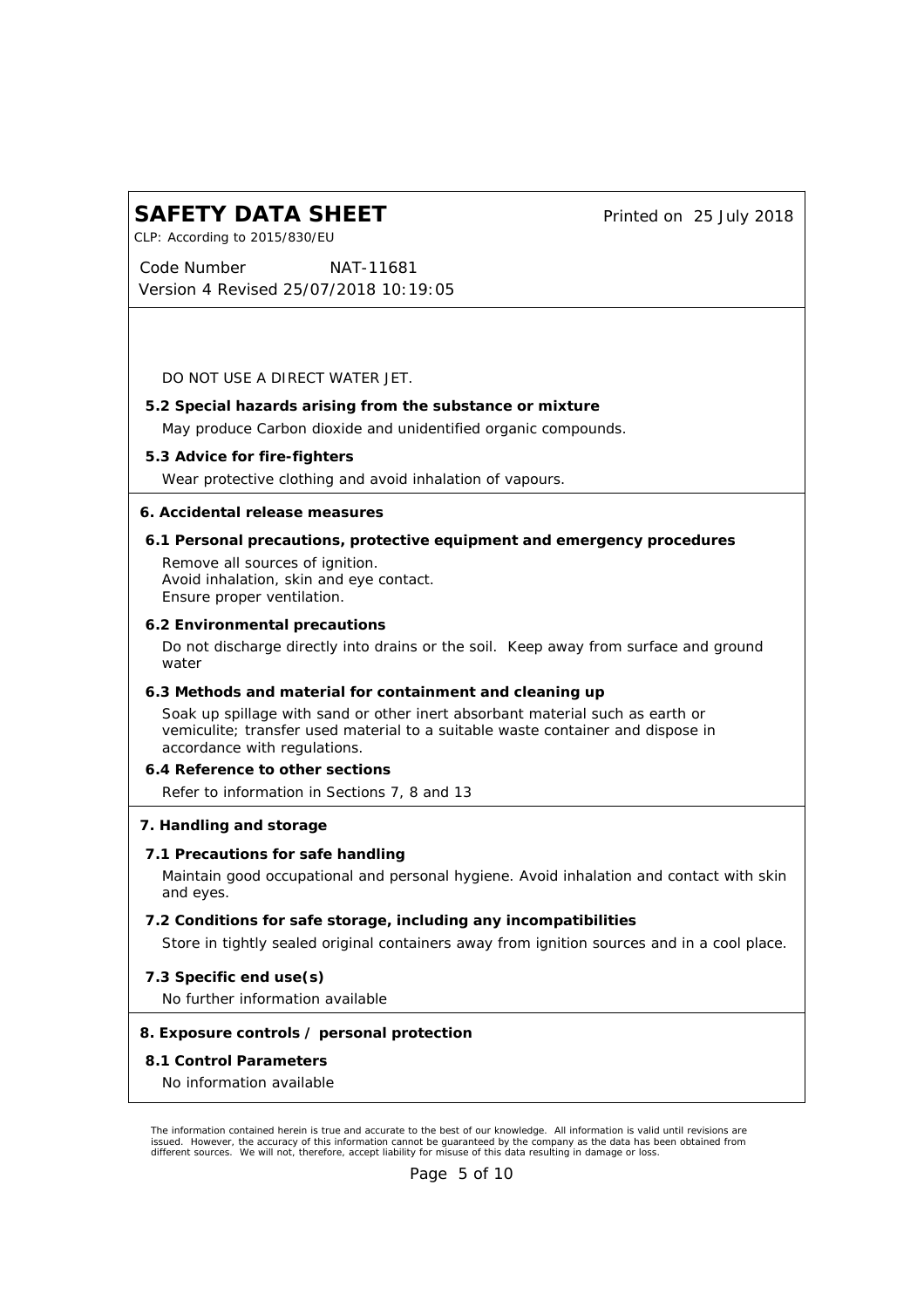CLP: According to 2015/830/EU

*Printed on 25 July 2018*

*Code Number Version 4 Revised 25/07/2018 10:19:05 NAT-11681*

| 8.2 Exposure controls                                     |                                                                                                                                                                      |  |
|-----------------------------------------------------------|----------------------------------------------------------------------------------------------------------------------------------------------------------------------|--|
| Engineering controls                                      |                                                                                                                                                                      |  |
| No information available                                  |                                                                                                                                                                      |  |
| Individual protection measures                            |                                                                                                                                                                      |  |
|                                                           | Refer to Section 5 for specific fire/chemical personal protective equipment advice.<br>Always wash routinely before breaks, meals and at the end of the work period. |  |
| Eye/face protection<br>Wear safety goggles.               |                                                                                                                                                                      |  |
| Hand protection                                           |                                                                                                                                                                      |  |
| Wear chemically resistant disposable gloves.              |                                                                                                                                                                      |  |
| Other skin protection                                     |                                                                                                                                                                      |  |
| period.                                                   | Wear overalls. Always wash routinely before breaks, meals and at the end of the work                                                                                 |  |
| Respiratory protection                                    |                                                                                                                                                                      |  |
|                                                           | Not generally required. Use inhalation protection in poorly ventilated areas                                                                                         |  |
| <b>Thermal hazards</b>                                    |                                                                                                                                                                      |  |
| No information available                                  |                                                                                                                                                                      |  |
| Environmental exposure controls                           |                                                                                                                                                                      |  |
| No information available                                  |                                                                                                                                                                      |  |
| 9. Physical and chemical properties                       |                                                                                                                                                                      |  |
| 9.1 Information on basic physical and chemical properties |                                                                                                                                                                      |  |
| FLASH POINT (°C)                                          | 50                                                                                                                                                                   |  |
| Liquid                                                    | Mobile liquid                                                                                                                                                        |  |
| Colour                                                    | Yellow to orange                                                                                                                                                     |  |
| Aroma                                                     | Citrus                                                                                                                                                               |  |
| 9.2 Other information<br>No further information available |                                                                                                                                                                      |  |
| 10. Stability and reactivity                              |                                                                                                                                                                      |  |
| 10.1 Reactivity                                           |                                                                                                                                                                      |  |
| Not determined                                            |                                                                                                                                                                      |  |
|                                                           |                                                                                                                                                                      |  |
|                                                           |                                                                                                                                                                      |  |

The information contained herein is true and accurate to the best of our knowledge. All information is valid until revisions are<br>issued. However, the accuracy of this information cannot be guaranteed by the company as the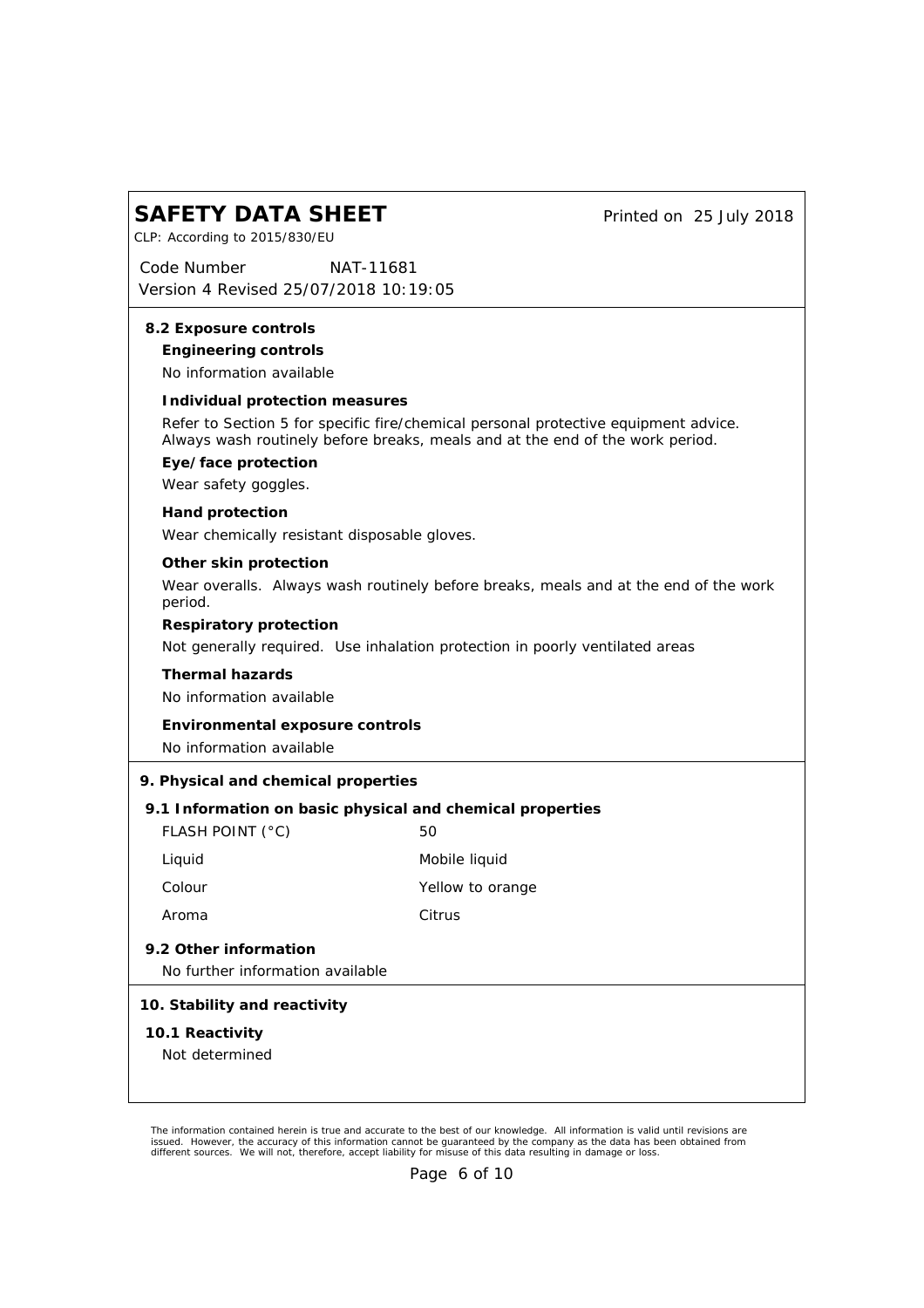CLP: According to 2015/830/EU

*Printed on 25 July 2018*

*Code Number Version 4 Revised 25/07/2018 10:19:05 NAT-11681*

**10.2 Chemical Stability** Not determined **10.3 Possibility of hazardous reactions** Not determined

- **10.4 Conditions to avoid** Extreme temperatures
- **10.5 Incompatible materials**

Highly reactive chemicals which may produce unknown reaction products and so cause additional hazards.

- **10.6 Hazardous decomposition products**
	- Not determined
- **11. Toxicological information**
- **Acute toxicity** No data available **11.1 Information on toxicological effects Skin corrosion / irritation**
	- No data available
	- **Serious eye damage / irritation**
	- No data available
	- **Respiratory or skin sensitisation** No data available
	- **Germ cell mutagenicity** No data available
	- **Carcinogenicity** No data available
	- **Reproductive toxicity** No data available
	- **STO-single exposure**
	- No data available
	- **STO-repeated exposure**
	- No data available

The information contained herein is true and accurate to the best of our knowledge. All information is valid until revisions are<br>issued. However, the accuracy of this information cannot be guaranteed by the company as the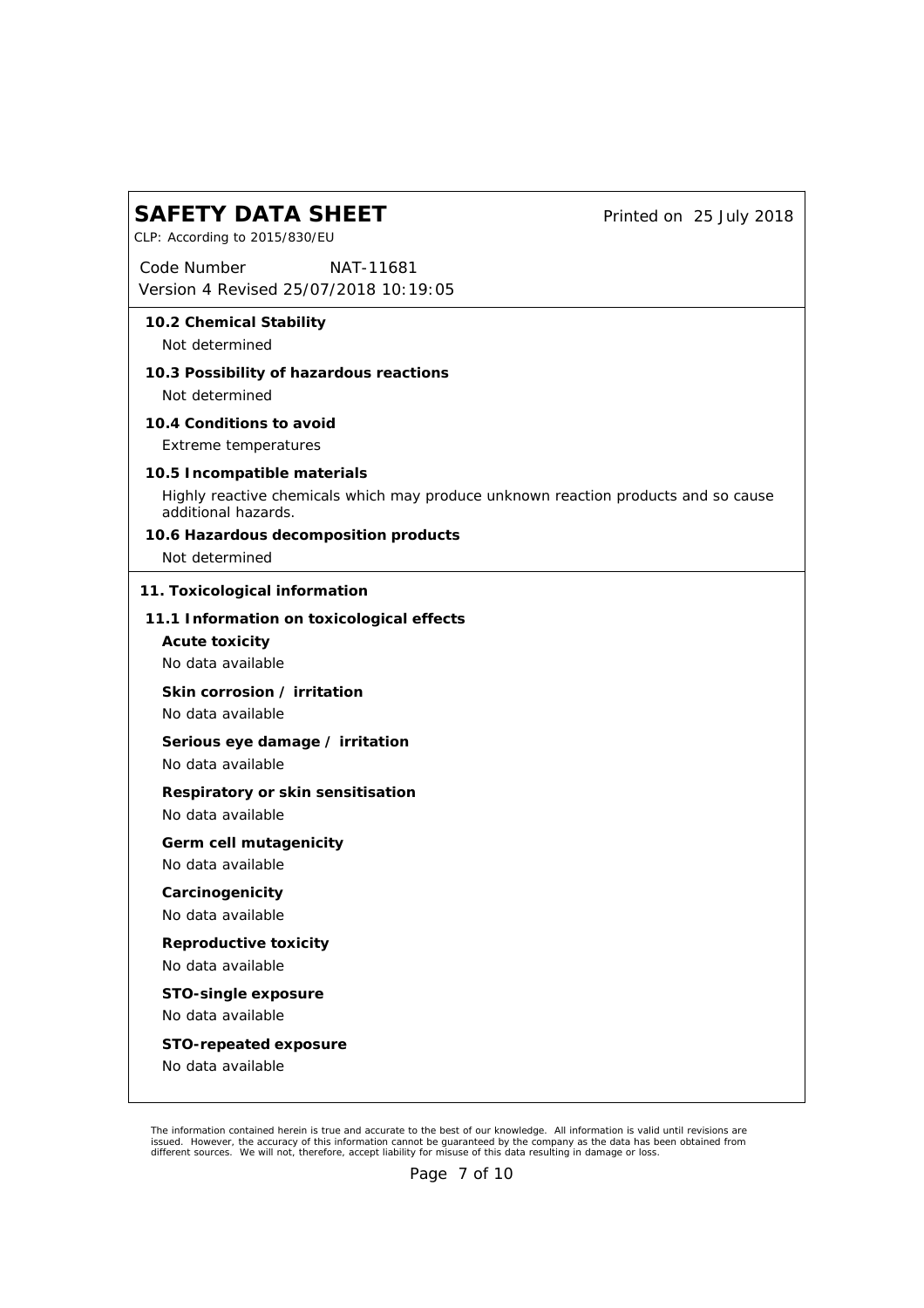CLP: According to 2015/830/EU

*Printed on 25 July 2018*

*Code Number Version 4 Revised 25/07/2018 10:19:05 NAT-11681*

| Aspiration hazard<br>No data available                                                                                  |
|-------------------------------------------------------------------------------------------------------------------------|
| Information on likely routes of exposure<br>No data available                                                           |
| Symptoms related to the physical, chemical and toxicological characteristics<br>No data available                       |
| Delayed and immediate effects as well as chronic effects from short and<br>long-term exposure<br>No data available      |
| Interactive effects<br>No data available                                                                                |
| Other information<br>No data available                                                                                  |
| 12. Ecological information                                                                                              |
| 12.1 Toxicity                                                                                                           |
| No data available; avoid soil, surface water and water-bearing stratum contamination.                                   |
| 12.2 Persistence and degradability<br>No data available                                                                 |
| 12.3 Bioaccumulative potential<br>No data available                                                                     |
| 12.4 Mobility in soil<br>No data available                                                                              |
| 12.5 Results of PBT and vPvB assessment<br>No data available                                                            |
|                                                                                                                         |
| 12.6 Other adverse effects<br>No data available                                                                         |
| 13. Disposal considerations<br>Please refer to the information in section 8 (Exposure controls and personal protection) |

The information contained herein is true and accurate to the best of our knowledge. All information is valid until revisions are<br>issued. However, the accuracy of this information cannot be guaranteed by the company as the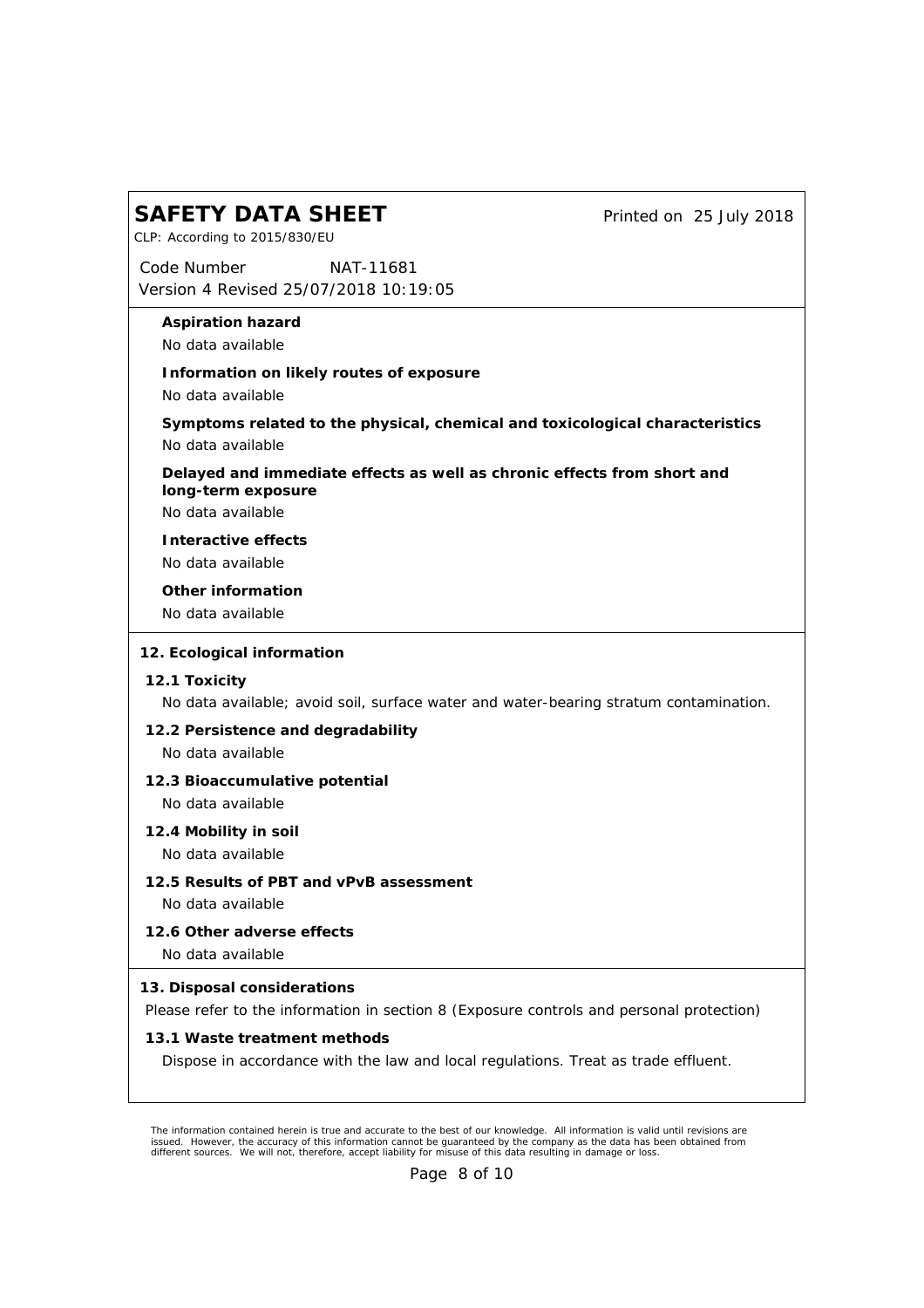*Printed on 25 July 2018*

*Code Number* CLP: According to 2015/830/EU *NAT-11681*

*Version 4 Revised 25/07/2018 10:19:05*

| 14. Transport information                                                                                                                                |                                                                                                    |  |
|----------------------------------------------------------------------------------------------------------------------------------------------------------|----------------------------------------------------------------------------------------------------|--|
| 14.1 UN number                                                                                                                                           | 1169                                                                                               |  |
| 14.2 UN proper shipping name                                                                                                                             | EXTRACTS, AROMATIC, LIQUID                                                                         |  |
| 14.3 Transport hazard class(es)                                                                                                                          | 3                                                                                                  |  |
| 14.4 Packing group                                                                                                                                       | $\mathbf{H}$                                                                                       |  |
| <b>Tunnel Code</b>                                                                                                                                       | (D/E)                                                                                              |  |
| 14.5 Environmental Hazards<br>No relevant information available                                                                                          |                                                                                                    |  |
| 14.6 Special precautions for user<br>No relevant information available                                                                                   |                                                                                                    |  |
| 14.7 Transport in bulk according to Annex II of MARPOL73/78 and the IBC Code<br>Not applicable                                                           |                                                                                                    |  |
| 15. Regulatory information                                                                                                                               |                                                                                                    |  |
| 15.1 Safety, health and environmental regulations/legislation specific for the<br>substance or mixture<br>No relevant information available at this time |                                                                                                    |  |
|                                                                                                                                                          |                                                                                                    |  |
| 15.2 Chemical safety assessment<br>A chemical safety assessment has not been carried out                                                                 |                                                                                                    |  |
| 16. Other information                                                                                                                                    |                                                                                                    |  |
|                                                                                                                                                          |                                                                                                    |  |
| Full list of precautionary phrases                                                                                                                       |                                                                                                    |  |
| P210                                                                                                                                                     | Keep away from heat, hot surfaces, sparks, open flames and<br>other ignnition sources. No smoking. |  |
| P273                                                                                                                                                     | Avoid release to the environment.                                                                  |  |
| P <sub>280</sub>                                                                                                                                         | Wear protective gloves and eye protection                                                          |  |
| $P301 + P310$                                                                                                                                            | IF SWALLOWED: Immediately call a poison centre or doctor.                                          |  |
| $P333 + P313$                                                                                                                                            | If skin irritation or rash occurs: Get medical advice.                                             |  |
| P501                                                                                                                                                     | Dispose of contents and container in accordance with Local<br>Environment regulation.              |  |
|                                                                                                                                                          |                                                                                                    |  |
|                                                                                                                                                          |                                                                                                    |  |
|                                                                                                                                                          |                                                                                                    |  |

The information contained herein is true and accurate to the best of our knowledge. All information is valid until revisions are<br>issued. However, the accuracy of this information cannot be guaranteed by the company as the